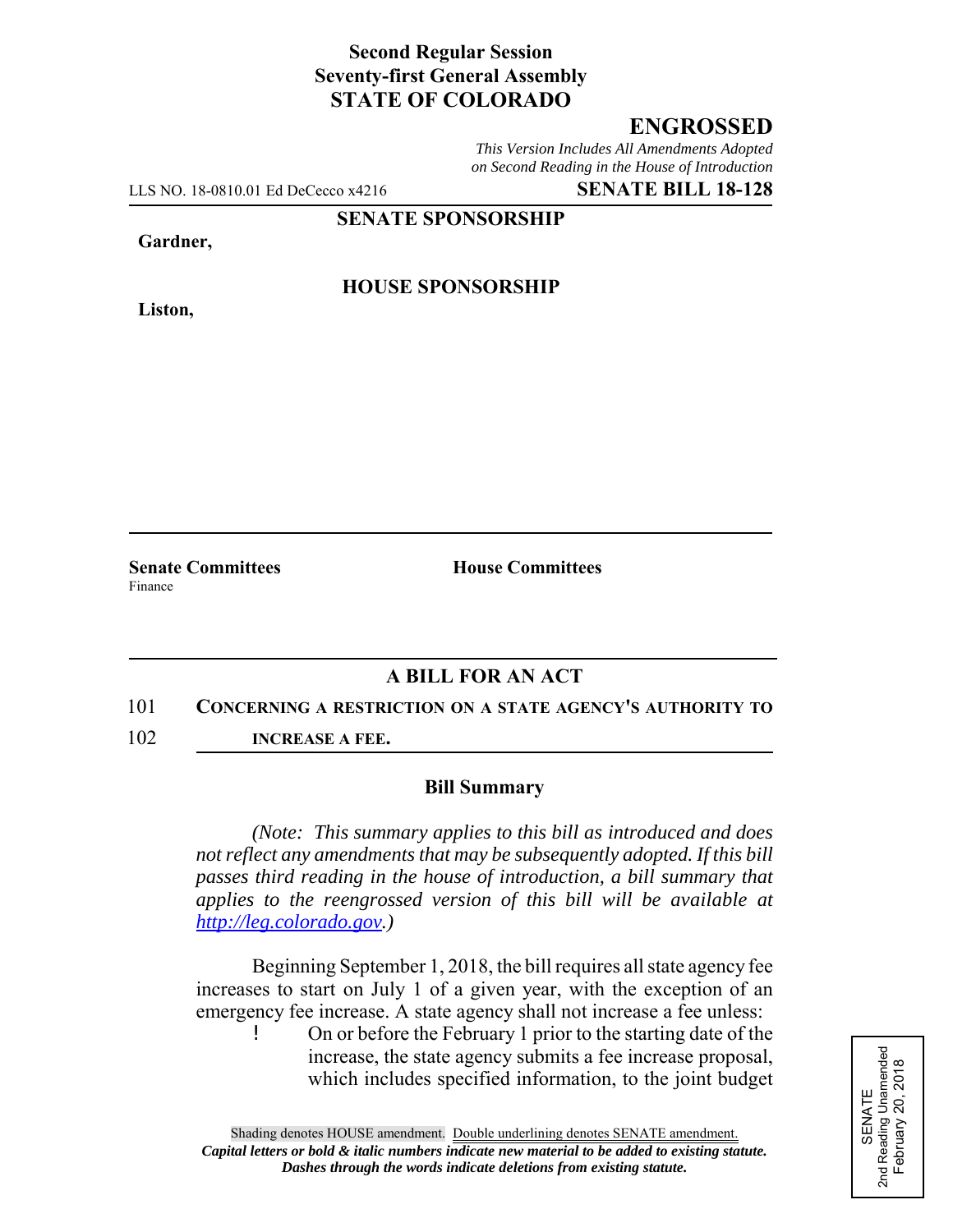committee;

- ! A majority of the members on the joint budget committee approve the fee increase as it is described in the fee increase proposal and without alteration; and
- ! A grant of authority to the state agency for the fee increase is included in authorizing legislation, which is enacted and becomes law.

A state agency may adopt an emergency fee increase that does not meet these conditions, but on or before the next February 1 the state agency is required to submit a fee increase proposal for the emergency fee. If this fee increase proposal is approved by the joint budget committee and included in authorizing legislation, then the state agency may continue to impose the increased fee.

If a grant of authority for the associated emergency fee increase is not included in the next possible authorizing legislation, then the state agency is required to lower the fee to the amount it was prior to the increase and refund the increased amount of the fee to the fee payer. If a refund is impossible, then the state agency is required to immediately reduce the fee from its original amount by an amount equal to the emergency fee increase and keep it at that level until the amount of the lost revenue offsets the additional revenue from the increased fee. Thereafter, the fee may return to its original amount.

If a state agency adopts a fee increase after April 1, 2018, but prior to September 1, 2018, the fee increase is treated like an emergency fee for which the state agency is required to submit a fee increase proposal.

|  |  |  | Be it enacted by the General Assembly of the State of Colorado: |
|--|--|--|-----------------------------------------------------------------|
|  |  |  |                                                                 |

4 **2-3-209. State agency - fee increase - procedures -** 5 **authorization - definitions.** (1) AS USED IN THIS SECTION, UNLESS THE 6 CONTEXT OTHERWISE REQUIRES:

7 (a) "AUTHORIZING LEGISLATION" MEANS A BILL DESCRIBED IN 8 SUBSECTION (5) OF THIS SECTION THAT IS ENACTED AND BECOMES LAW.

- 9 (b) "FEE INCREASE PROPOSAL" MEANS THE REPORT THAT A STATE
- 10 AGENCY SUBMITS TO THE JOINT BUDGET COMMITTEE THAT INCLUDES THE
- 11 INFORMATION DESCRIBED IN SUBSECTION (3) OF THIS SECTION.

<sup>2</sup> **SECTION 1.** In Colorado Revised Statutes, **add** 2-3-209 as

<sup>3</sup> follows: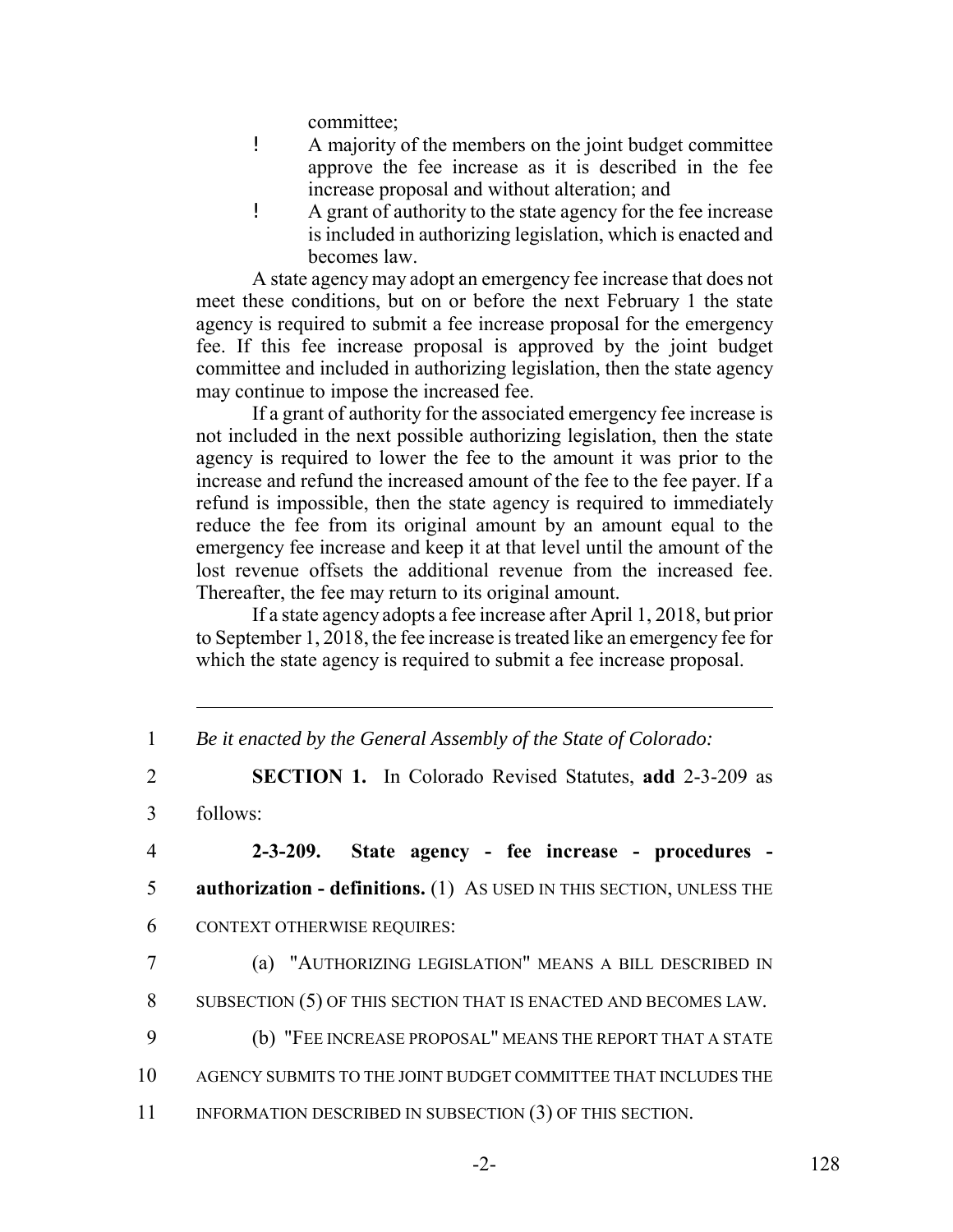(c) "STATE AGENCY" MEANS ANY DEPARTMENT, COMMISSION, COUNCIL, BOARD, BUREAU, COMMITTEE, AGENCY, OR OTHER GOVERNMENTAL UNIT OF THE EXECUTIVE BRANCH OF STATE GOVERNMENT. "STATE AGENCY" DOES NOT INCLUDE AN INSTITUTION OF HIGHER EDUCATION.

 (2) BEGINNING SEPTEMBER 1, 2018, THE STARTING DATE FOR ANY FEE INCREASE BY A STATE AGENCY IS JULY 1 OF A GIVEN YEAR, EXCEPT AS 8 SET FORTH IN SUBSECTION (6) OF THIS SECTION. A STATE AGENCY SHALL NOT INCREASE A FEE UNLESS:

 (a) ON OR BEFORE THE FEBRUARY 1 THAT IS PRIOR TO THE 11 STARTING DATE OF THE INCREASE, THE STATE AGENCY SUBMITS A FEE 12 INCREASE PROPOSAL TO THE JOINT BUDGET COMMITTEE;

 (b) A MAJORITY OF THE MEMBERS OF THE JOINT BUDGET COMMITTEE APPROVE THE FEE INCREASE AS IT IS DESCRIBED IN THE FEE INCREASE PROPOSAL; AND

**(c) A GRANT OF AUTHORITY TO THE STATE AGENCY FOR THE FEE** INCREASE IS INCLUDED IN AUTHORIZING LEGISLATION.

 (3) A STATE AGENCY SHALL INCLUDE THE FOLLOWING INFORMATION IN A FEE INCREASE PROPOSAL THAT IT SUBMITS TO THE JOINT 20 BUDGET COMMITTEE IN ACCORDANCE WITH SUBSECTION  $(2)(a)$  OR  $(6)(b)$ OF THIS SECTION:

**(a) THE STATUTORY AUTHORITY FOR THE FEE**;

**(b)** THE AMOUNT OF THE FEE PRIOR TO THE INCREASE;

 (c) THE PROPOSED FEE INCREASE OR, IN THE CASE OF AN EMERGENCY FEE, THE ACTUAL FEE INCREASE;

26 (d) THE REASON FOR THE FEE INCREASE, WHICH IN THE CASE OF AN EMERGENCY FEE INCREASE MUST INCLUDE A DESCRIPTION OF THE

-3- 128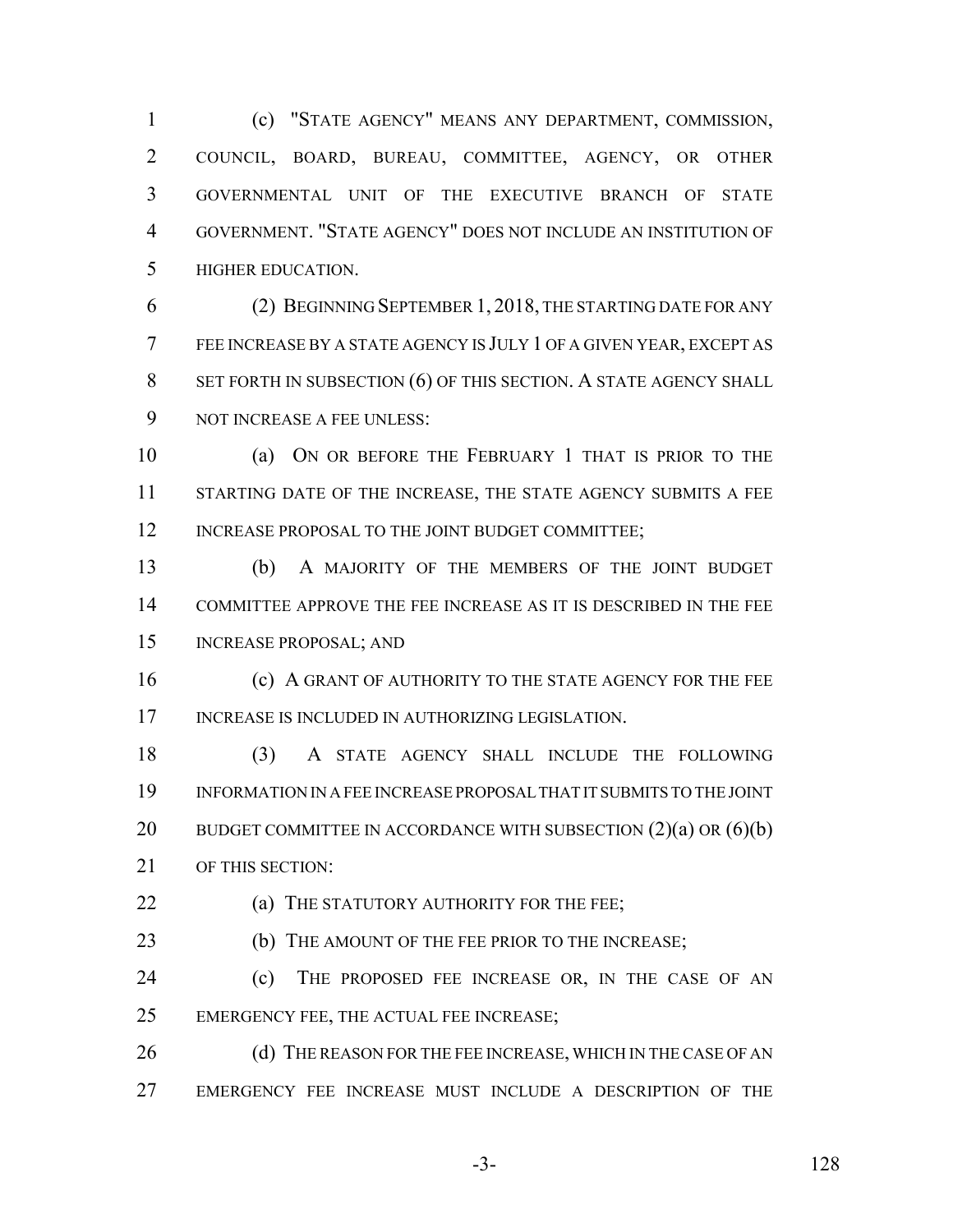CIRCUMSTANCES GIVING RISE TO THE EMERGENCY;

 (e) WHETHER THE FEE INCREASE IS TEMPORARY OR PERMANENT, AND IF IT IS TEMPORARY, FOR HOW LONG IT WILL BE INCREASED;

(f) ANTICIPATED IMPACTS ON THE FEE PAYERS;

 (g) ANY ADVERSE EFFECTS ON THE ECONOMY, CONSUMERS, PRIVATE MARKETS, SMALL BUSINESSES, JOB CREATION, AND ECONOMIC COMPETITIVENESS THAT COULD RESULT FROM THE FEE INCREASE; AND

 (h) ANTICIPATED OUTCOMES IF THE FEE IS NOT INCREASED OR, IN THE CASE OF AN EMERGENCY FEE INCREASE, WAS NOT INCREASED.

 (4) ON OR BEFORE APRIL 1, 2019, AND EACH APRIL 1 THEREAFTER, THE JOINT BUDGET COMMITTEE SHALL CONSIDER EACH FEE INCREASE PROPOSAL SUBMITTED TO IT ON OR BEFORE FEBRUARY 1 OF THE SAME YEAR. THE COMMITTEE SHALL VOTE WHETHER TO APPROVE THE FEE INCREASE DESCRIBED IN THE PROPOSAL WITHOUT ALTERATION. IF A MAJORITY OF THE MEMBERS OF THE COMMITTEE APPROVE THE FEE INCREASE, IT MUST BE INCLUDED IN THE INTRODUCED BILL DESCRIBED IN 17 SUBSECTION (5) OF THIS SECTION.

 (5) BEGINNING WITH THE 2019 LEGISLATIVE SESSION AND EACH LEGISLATIVE SESSION THEREAFTER, THE JOINT BUDGET COMMITTEE OF THE GENERAL ASSEMBLY SHALL INTRODUCE A BILL TO GRANT AUTHORITY TO A STATE AGENCY TO INCREASE ITS FEE AS DESCRIBED IN THE AGENCY'S FEE INCREASE PROPOSAL IN ACCORDANCE WITH SUBSECTION (4) OF THIS SECTION.THE BILL IS NOT SUBJECT TO THE DEADLINES FOR INTRODUCTION 24 SET FORTH IN THE JOINT RULES OF THE SENATE AND THE HOUSE OF REPRESENTATIVES. IF THE BILL IS ENACTED AND BECOMES LAW, THEN IT CONSTITUTES THE GRANT OF AUTHORITY FOR THE FEE INCREASE THAT IS REQUIRED BY SUBSECTION (2)(c) OF THIS SECTION.

-4- 128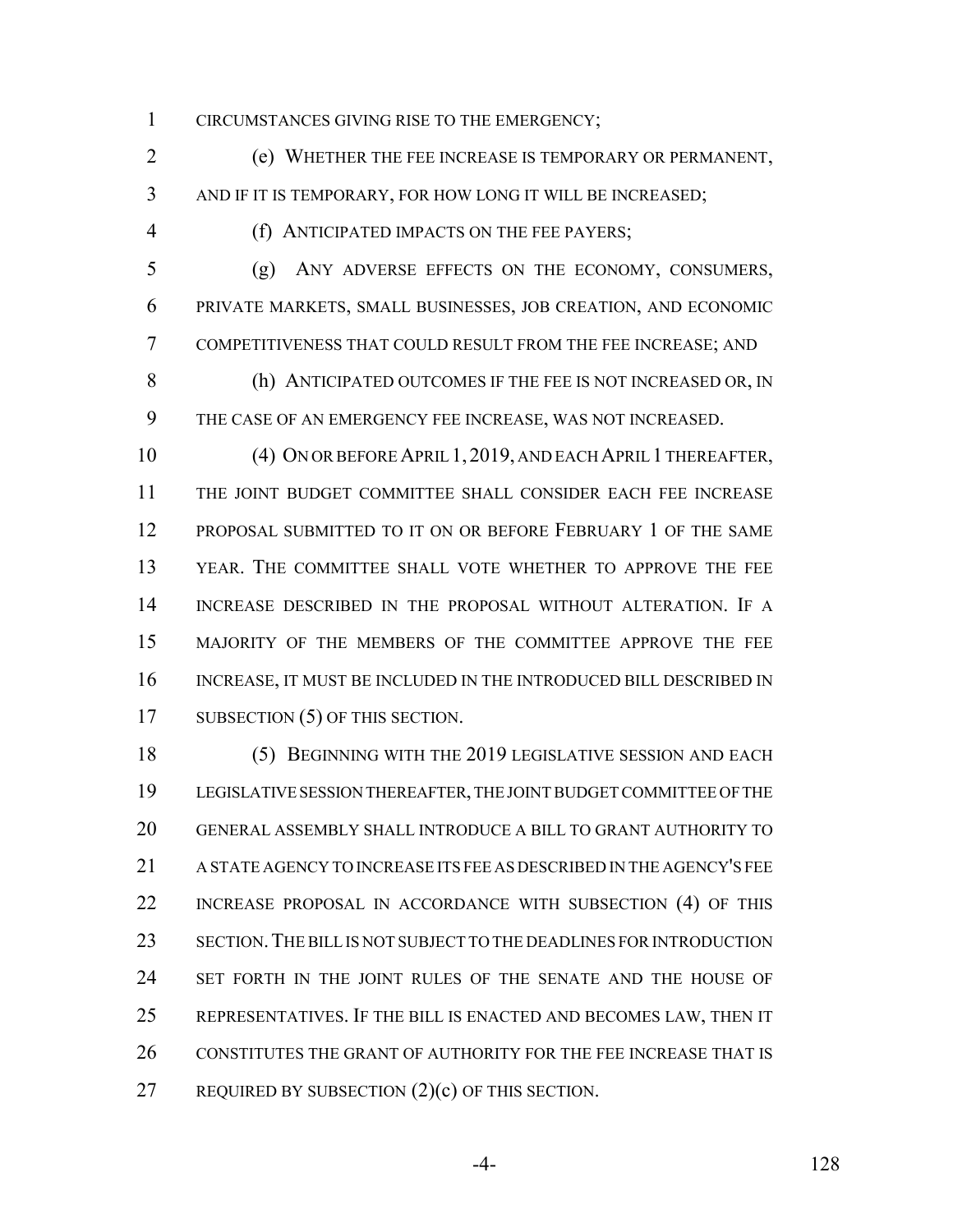(6) (a) A STATE AGENCY MAY ADOPT AN EMERGENCY FEE INCREASE THAT DOES NOT COMPLY WITH THE REQUIREMENTS OF SUBSECTION (2) OF THIS SECTION IF THE AGENCY FINDS THAT IMMEDIATE ADOPTION OF THE FEE INCREASE IS NECESSARY TO COMPLY WITH A STATE OR FEDERAL LAW OR FEDERAL REGULATION OR FOR THE PRESERVATION OF PUBLIC HEALTH, SAFETY, OR WELFARE.

 (b) (I) IF A STATE AGENCY ADOPTS AN EMERGENCY FEE INCREASE, THEN, ON OR BEFORE THE NEXT FEBRUARY 1, THE STATE AGENCY SHALL SUBMIT A FEE INCREASE PROPOSAL THAT DESCRIBES THE EMERGENCY FEE INCREASE TO THE JOINT BUDGET COMMITTEE. IF THE COMMITTEE APPROVES THE FEE INCREASE AND A GRANT OF AUTHORITY TO THE STATE AGENCY FOR THE FEE INCREASE IS INCLUDED IN AUTHORIZING LEGISLATION, THEN THE STATE AGENCY MAY CONTINUE TO IMPOSE THE INCREASED FEE.

 (II) IF A STATE AGENCY IMPOSES AN EMERGENCY FEE INCREASE 16 BUT A GRANT OF AUTHORITY FOR THE ASSOCIATED FEE INCREASE IS NOT INCLUDED IN THE NEXT POSSIBLE AUTHORIZING LEGISLATION, THEN THE STATE AGENCY SHALL LOWER THE FEE TO THE AMOUNT IT WAS PRIOR TO THE INCREASE AND REFUND THE INCREASED AMOUNT OF THE FEE TO THE FEE PAYER. IF IT IS IMPOSSIBLE FOR THE STATE AGENCY TO MAKE THE REFUND, THEN THE STATE AGENCY SHALL IMMEDIATELY REDUCE THE FEE 22 FROM ITS ORIGINAL AMOUNT BY AN AMOUNT EQUAL TO THE EMERGENCY FEE INCREASE. ONCE THE TOTAL AMOUNT OF THE FEE REVENUE THAT IS LOST DUE TO THE REDUCTION FROM THE ORIGINAL AMOUNT IS EQUAL TO THE FEE REVENUE THAT THE STATE AGENCY RECEIVED FROM THE INCREASE IN THE FEE, THE STATE AGENCY MAY RETURN THE FEE TO THE ORIGINAL AMOUNT.

-5- 128